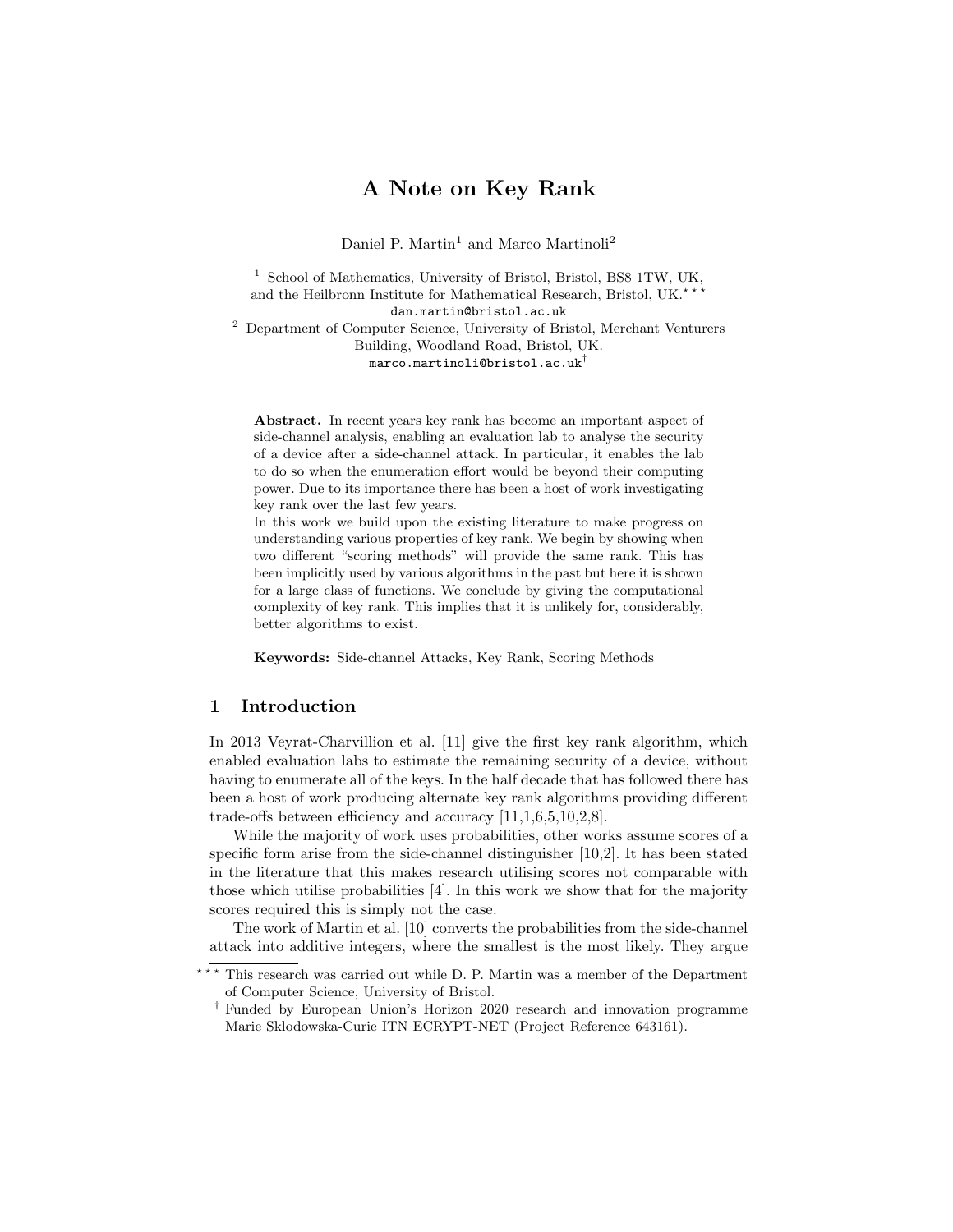why this is possible. This mechanism is improved in a follow up work [9]. Recently David and Wool  $[4]$  show that if a function f is applied to the probabilities, such that the probabilities can only increase, then the rank applied to these new scores will upperbound the actual rank. Similar techniques were recently used  $[8]$  to show the equivalence of the rank by Martin et al. [10] and that of Glowacz et al. [6].

Every time an equivalence property between different types of scores has been required, it has been shown specifically for the required example. This means that some of these ideas have been repeated several times, across various papers. In this paper we give a wide range of functions which can be applied to the scores whilst still preserving the rank. We also give a function that allows multiplicative scores to be converted to additive scores in a rank preserving manner. We conclude by giving the computational complexity of key rank. This implies we do not expect a more efficient key rank algorithm than the ones already in the literature, without a significant breakthrough in computational complexity.

#### 1.1 Outline

In Section 2 we give any required notation and recap the definition of key rank. Section 3 gives a broad range of functions which can be applied to the output probabilities of a side-channel distinguisher while still keeping the rank invariant. In Section 4 we show the hardness of the key rank problem, showing that it is unlikely for a more efficient algorithm to exist.

## 2 Preliminaries

We recall notions, definitions and facts from the literature which are useful to contextualise our problem. These include basic notations from probability theory as well as an informal discussion on what is generally understood to be the key rank in the literature. We will conclude with its formal definition.

#### 2.1 Random Variables

We denote vectors by lowercase boldface letters and we index them using subscript notation. In this paper we make exclusive use of discrete random variables defined over finite spaces. We denote them by uppercase italic letters, and write  $X \sim \mathcal{D}$  to say a random variable X follows the distribution  $\mathcal{D}$ . We sometimes call the latter prior distribution when we want to highlight the difference with the distribution obtained by conditioning on some extra information  $\mathcal{T}$ . We denote the latter by  $\mathcal{D}^{\mathcal{T}}$ . The probability of a random variable X assuming a certain value  $x$  is defined as and denoted by

$$
\Pr[X = x] = \mathcal{D}(x)
$$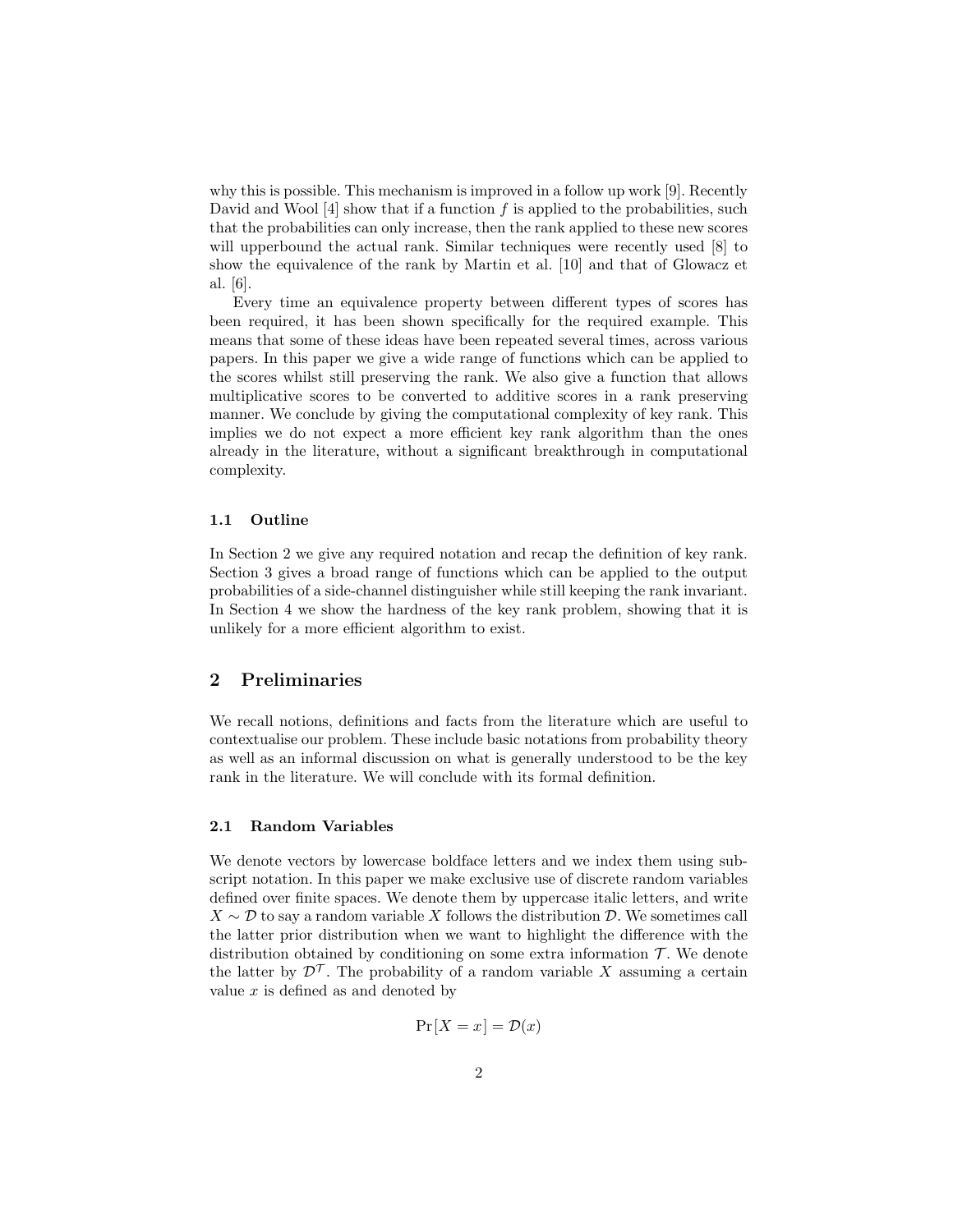or just by  $Pr[x]$  if X is clear from the context. If additional information T is available, then we write

$$
\Pr[X = x \mid \mathcal{T}] = \mathcal{D}^{\mathcal{T}}(x)
$$

to express the probability conditioned on such information.

#### 2.2 Key Rank

Every cryptographic primitive or protocol, once implemented, is vulnerable to implementation-specific attacks. These range from simple bugs exposing the secret in plaintext, to sophisticated attacks which exploit side-channels to infer something on the key being used. The latter scenario is the background and starting point of our work: we assume a cryptographically relevant operation, i.e. using a secret an adversary wishes to learn, is implemented and exposed to side-channels. The latter can be generically thought of as carriers of information on the secret key and we denote them by  $\mathcal T$ . Every time we use the variable  $\mathcal T$ , then, we implicitly assume the presence of some sort of dependency on the secret key.

Let  $K$  be the space of all possible subkeys, m be the number of subkeys (thus implying that the space of keys is  $\mathcal{K}^m$  and  $n = |\mathcal{K}|$  be the number of candidates per subkey<sup>3</sup> . A side-channel attack against the implementation of a cipher having  $\mathcal{K}^m$  as key space is mounted and soft information are obtained. These can be described as being m posterior probability distributions conditioned on the leakage in the side-channels  $\mathcal T$ , one per subkey. We denote the random variable modeling the *i*th position of a key  $k \in \mathcal{K}^m$  by  $K_i$ , and by  $\mathcal{D}_i^{\mathcal{T}}$  its posterior probability distribution. Such distribution can be thought of as being the ith marginal of a distribution  $\mathcal{D}^{\mathcal{T}}$  over the entire key space.

Informally speaking,  $\mathcal{D}_i^{\mathcal{T}}$  might tell if there are values which are very unlikely or very likely to be correct based on the side-channel information  $\mathcal T$ . The ideal case from an adversarial perspective is when each  $\mathcal{D}_i^{\mathcal{T}}$  assigns the value 1 to the correct value in  $K$  and 0 to the others, meaning that the full secret key has been completely disclosed. We are now in a position to recap the definition of key rank.

**Definition 1 (Key Rank).** The key rank of a key  $k \in \mathcal{K}^m$  is defined as the number of keys with a probability greater than  $k$ . Formally

$$
\operatorname{rank}_{\mathcal{D}^{\mathcal{T}}}(\mathbf{k}) = \left| \left\{ \mathbf{t} \in \mathcal{K}^m : \Pr[\mathbf{k} \mid \mathcal{T}] < \Pr[\mathbf{t} \mid \mathcal{T}] \right\} \right|
$$
\n
$$
= \left| \left\{ \mathbf{t} \in \mathcal{K}^m : \Pr\left[ \bigwedge_{i=1}^m (K_i = k_i) \middle| \mathcal{T} \right] < \Pr\left[ \bigwedge_{i=1}^m (K_i = t_i) \middle| \mathcal{T} \right] \right\} \right|.
$$

<sup>3</sup> Our work does not require all subkeys to be the same size. However, we do so to ease explanation.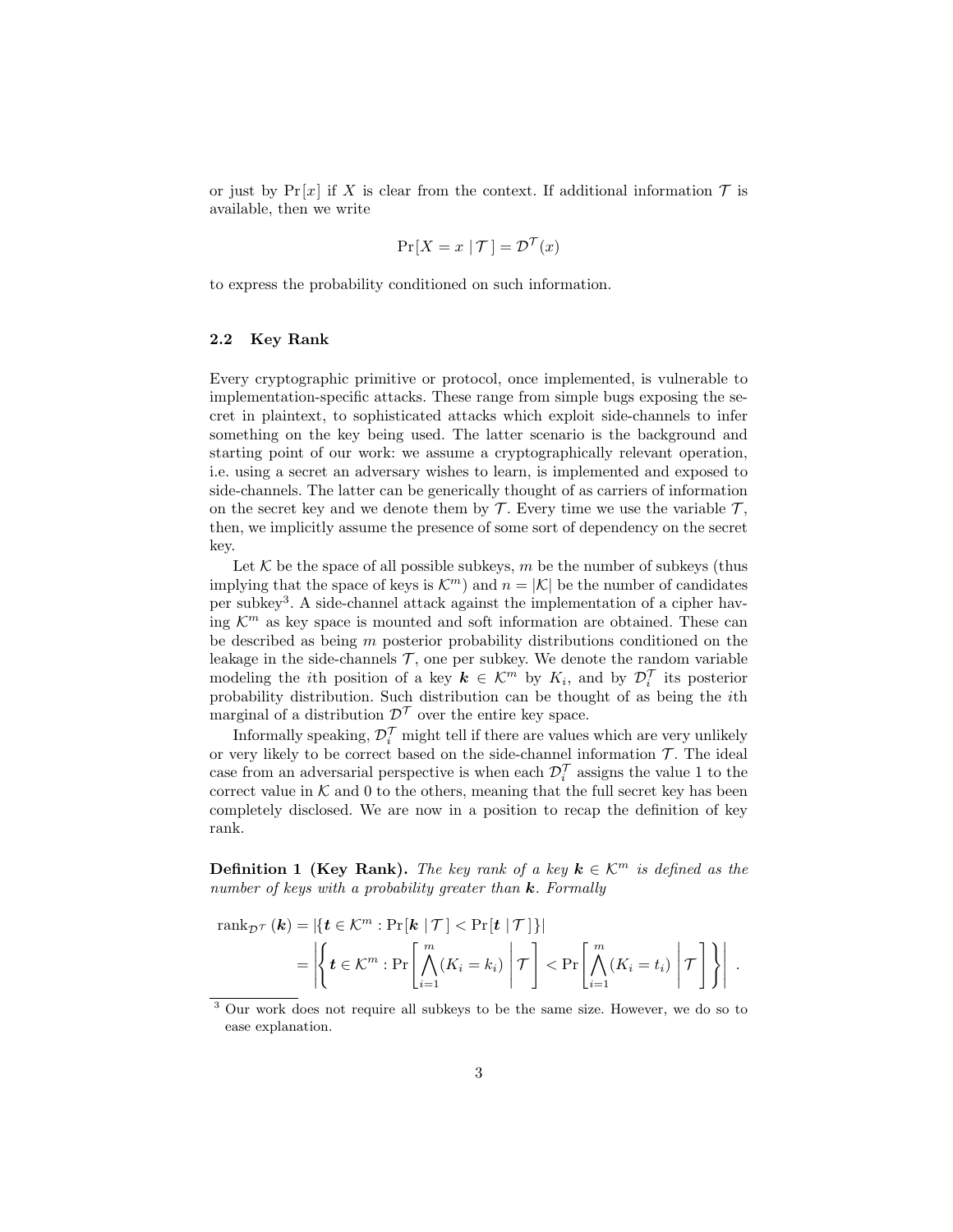In this work, as with the majority of work in the key rank literature, we assume that the leakage on each of the subkeys is independent, i.e. that

$$
\Pr\left[\bigwedge_{i=1}^m (K_i = k_i) \middle| \mathcal{T}\right] = \prod_{i=1}^m \Pr[(K_i = k_i) \mid \mathcal{T}] .
$$

While our definition does not need such assumption, it will be required in the analysis that follows.

Definition 1 is very formal in its use of posterior probabilities on single subkeys to derive a rank for the full key. Often, practical reasons forbid a designer to adopt such a strict definition, and is easier and more useful to use an approximation of probabilities called *scores*. We denote the score the *i*th subkey  $k_i$ assumes on value  $j \in \mathcal{K}$  by  $S_{i,j}$  and the function returning the score of a full key by  $S(\mathbf{k})$ . They can be quite different from probabilities, in particular they can be additive rather than multiplicative. We therefore give an alternative definition of key rank for additive scores.

**Definition 2** (Additive Key Rank). The additive key rank of a key  $k \in \mathbb{K}^m$ is defined as the number of keys with a score greater than  $k$ . Formally

$$
\operatorname{rank}_{\mathcal{D}^{\mathcal{T}}}^{\perp}(\mathbf{k}) = \left| \left\{ \mathbf{t} \in \mathcal{K}^m : S(\mathbf{k}) < S(\mathbf{t}) \right\} \right|
$$
\n
$$
= \left| \left\{ \mathbf{t} \in \mathcal{K}^m : \sum_{i=1}^m S_{i,k_i} < \sum_{i=1}^m S_{i,t_i} \right\} \right| \, .
$$

For the remaining of this paper, we avoid conditioning on  $\mathcal T$  whenever we write a probability, thus leaving it implicit. We do this for the sake of notational convenience.

#### 3 Equivalence

Despite the fact that the idea of equivalence of distinguishers is not novel [7], our first contribution lies in formally defining under which circumstances the rank of a key remains unmodified even if the representation used to compute it does change. In other words, we define a class of functions that modify the underlying probabilities or scores without affecting the relative order of candidate keys, thus preserving the notion of rank.

**Definition 3 (Rank Preserving).** Let  $f$  be a function over the reals. Then  $f$ is called rank preserving if, for all  $k \in \mathcal{K}^m$ 

$$
\operatorname{rank}_{f(\mathcal{D}^{\mathcal{T}})}(\mathbf{k}) = \operatorname{rank}_{\mathcal{D}^{\mathcal{T}}}(\mathbf{k})
$$

where  $f(\mathcal{D}^{\mathcal{T}})$  represents applying the function f to every  $\mathcal{D}_i^{\mathcal{T}}(j)$ . Equivalently, f is additive rank preserving if, for all  $k \in \mathcal{K}^m$ 

$$
\operatorname{rank}_{f(\mathcal{D}^{\mathcal{T}})}^{+}(\mathbf{k})=\operatorname{rank}_{\mathcal{D}^{\mathcal{T}}}^{+}(\mathbf{k})\enspace.
$$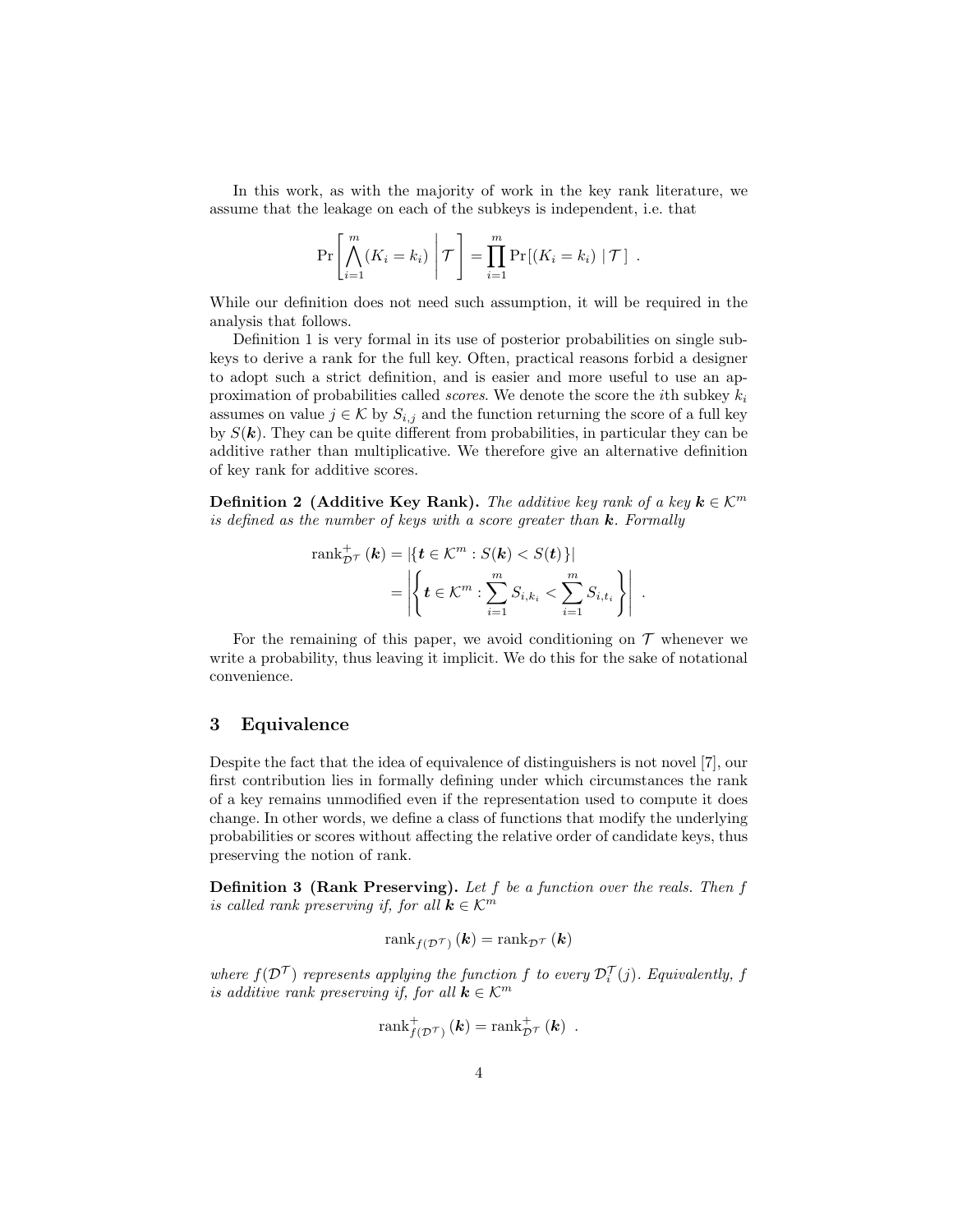In this section we show the class of functions which can be applied to the probabilities, without adjusting the rank of the key. We stress that this makes probabilities and their function thereof comparable.

**Theorem 1.** Functions in the class  $f(x) = a \cdot x^b$  for  $a, b \in \mathbb{R}$  are rank preserving.

*Proof.* For a key **t** to be in the set counted by  $\text{rank}_{f(\mathcal{D}^{\mathcal{T}})}(\mathbf{k})$ , we have that:

$$
\prod_{i=1}^{m} f(\Pr[k_i]) < \prod_{i=1}^{m} f(\Pr[t_i])
$$
\n
$$
\prod_{i=1}^{m} a \cdot \Pr[k_i]^b < \prod_{i=1}^{m} a \cdot \Pr[t_i]^b
$$
\n
$$
a^m \prod_{i=1}^{m} \Pr[k_i]^b < a^m \prod_{i=1}^{m} \Pr[t_i]^b
$$
\n
$$
\prod_{i=1}^{m} \Pr[k_i]^b < \prod_{i=1}^{m} \Pr[t_i]^b
$$
\n
$$
\left(\prod_{i=1}^{m} \Pr[k_i]\right)^b < \left(\prod_{i=1}^{m} \Pr[t_i]\right)^b
$$
\n
$$
\prod_{i=1}^{m} \Pr[k_i] < \prod_{i=1}^{m} \Pr[t_i].
$$

Thus the key  $t$  is also counted by  $\text{rank}_{\mathcal{D}^{\mathcal{T}}}(\mathbf{k})$ .

A regularity result holds when scores are defined as the logarithm of probabilities. In particular, a connection between rank and additive rank exists, as proven in the following theorem.

**Theorem 2.** Given  $f(x) = \log x$ , for all  $k \in \mathcal{K}^m$  we have that

$$
rank_{\mathcal{D}}\tau(\mathbf{k}) = rank_{f(\mathcal{D}}^{+}\tau)(\mathbf{k}) .
$$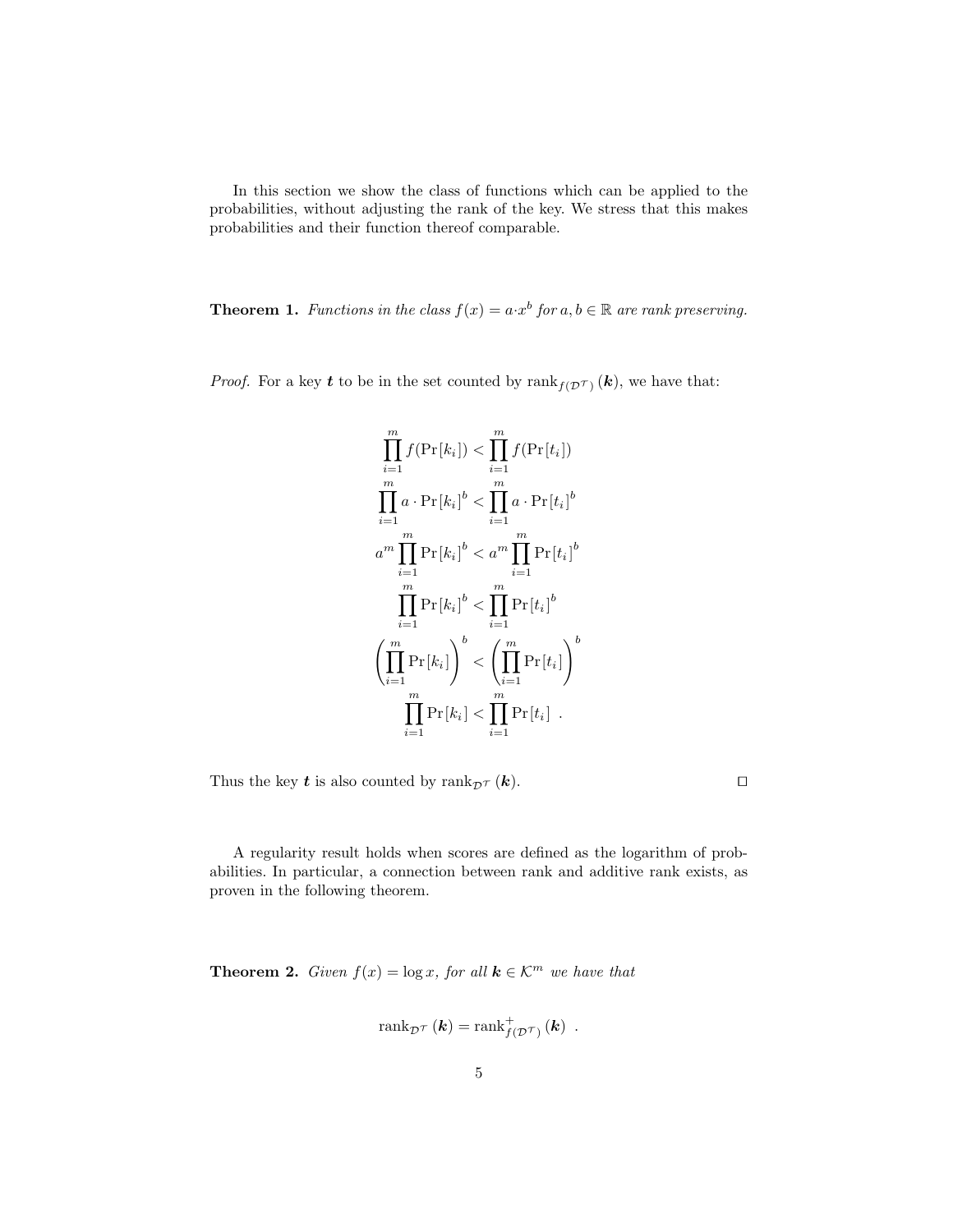*Proof.* For a key t to be in the set counted by  $\text{rank}_{f(D^{\mathcal{T}})}^{+}(\mathbf{k})$ , we have that:

$$
\sum_{i=1}^{m} S_{i,k_i} < \sum_{i=1}^{m} S_{i,t_i}
$$
\n
$$
\sum_{i=1}^{m} f(\Pr[k_i]) < \sum_{i=1}^{m} f(\Pr[t_i])
$$
\n
$$
\sum_{i=1}^{m} \log \Pr[k_i] < \sum_{i=1}^{m} \log \Pr[t_i]
$$
\n
$$
2^{\sum_{i=1}^{m} \log \Pr[k_i]} < 2^{\sum_{i=1}^{m} \log \Pr[t_i]}
$$
\n
$$
\prod_{i=1}^{m} 2^{\log \Pr[k_i]} < \prod_{i=1}^{m} 2^{\log \Pr[t_i]}
$$
\n
$$
\prod_{i=1}^{m} \Pr[k_i] < \prod_{i=1}^{m} \Pr[t_i].
$$

Thus the key t is also counted by  $\text{rank}_{\mathcal{D}}(\mathbf{k})$ .

The above two theorems can be combined to give the following corollary for additive rank.

**Corollary 1.** Functions in the class  $f(x) = a + bx$  for  $a, b \in \mathbb{Z}^+$  are additive rank preserving.

There are two logical ways in which key rank can be defined. The first is as we have done above where the rank only counts keys with a strictly better score. The second is where keys with an equal score is also counted. We use the former as it is the most commonly used in the literature and assumes a more powerful adversary. However, the latter additionally leads to the following nice result, which does not hold for the former.

**Theorem 3.** Let f be a rank preserving function and let  $\lceil x \rceil$  be the ceiling function, then:

$$
\mathrm{rank}_{f(\mathcal{D}^{\mathcal{T}})}\left(\boldsymbol{k}\right) \leq \mathrm{rank}_{\lceil f(\mathcal{D}^{\mathcal{T}})\rceil}\left(\boldsymbol{k}\right) \\ \mathrm{rank}_{f(\mathcal{D}^{\mathcal{T}})}^{+}\left(\boldsymbol{k}\right) \leq \mathrm{rank}_{\lceil f(\mathcal{D}^{\mathcal{T}})\rceil}^{+}\left(\boldsymbol{k}\right) \ .
$$

Proof. The first statement follows directly from Proposition 1 of David and Wool [4]. The second statement follows from the first and monotonicity of the  $logarithm$  function.  $\square$ 

Finally, we note that any function  $\ell$  applied to the final product of probabilities,  $\ell(\prod_{i=1}^m \Pr[k_i])$ , trivially preserves the rank providing that the function is monotonically increasing.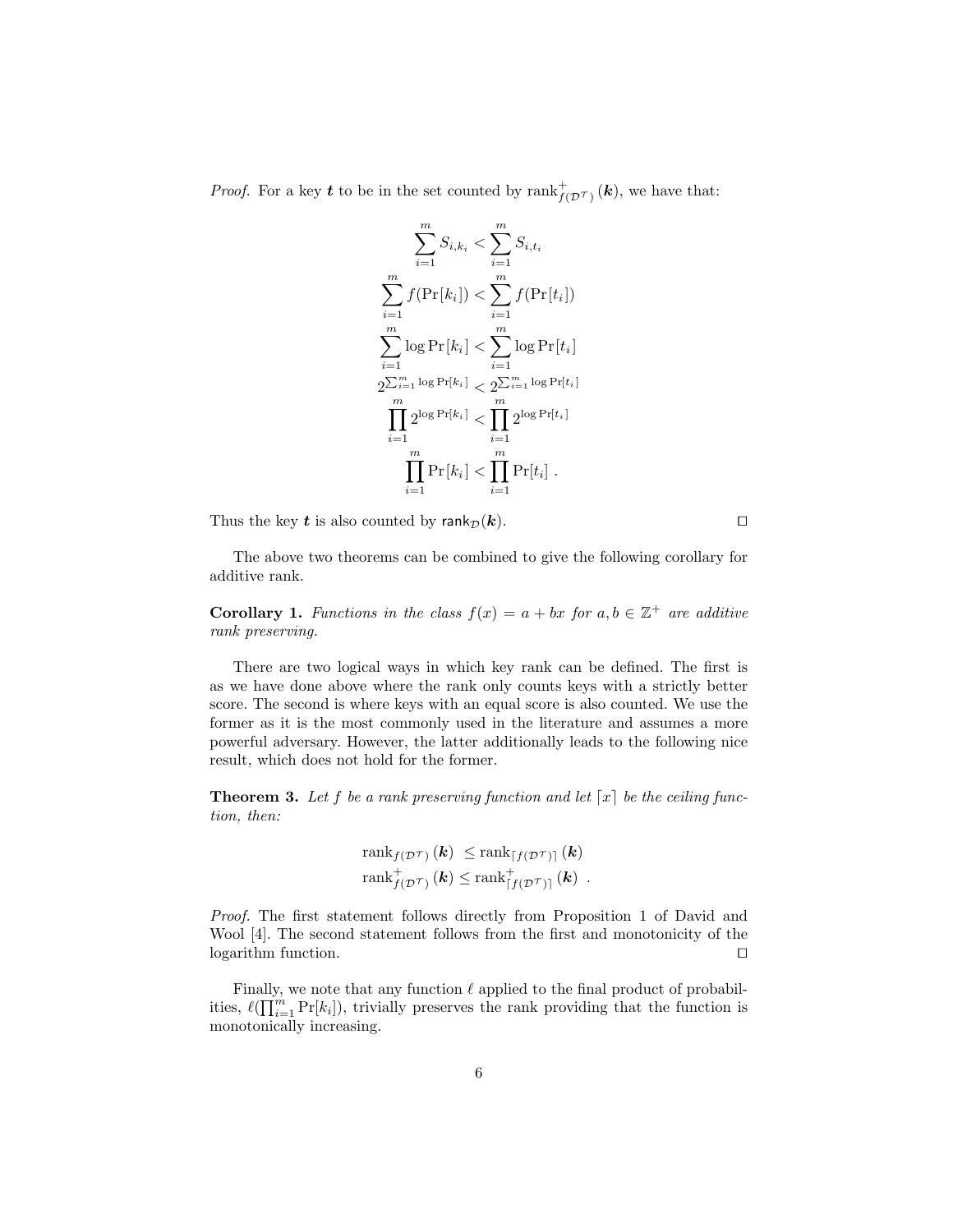#### 3.1 Functions of Subkeys

All classes of functions we have provided a proof for were applied to full key ranks. In certain scenarios, it might be interesting to also investigate functions applied to probabilities of subkeys.

Definition 4 (Order Preserving). Let f be a function over the reals and let us write  $\mathcal{K} = \{j_1, \ldots, j_n\}$ . Then f is called order preserving if for all  $i \leq m$  it holds that

$$
f(\Pr[k_i = j_1]) < ... < f(\Pr[k_i = j_n]) \Leftrightarrow \Pr[k_i = j_1] < ... < \Pr[k_i = j_n]
$$
.

The above definition is particularly useful when the extend-and-prune [3] technique is applied, i.e. when positions are targeted sequentially and leakage on later ones include a subset of guesses for previous ones. The size of the subset is determined by a pruning strategy, which is deployed to discard (a.k.a. prune) particularly unlikely guesses.

After the ith position has been targeted and a posterior distribution has been obtained for that particular position (including information on all the previous ones), an attacker has to decide how many to prune based on a pruning strategy. To the best of our knowledge, there is no comprehensive study comparing several strategies, and a subset of them involve making a decision based on the order of the probabilities  $Pr[k_i = j]$ . Thus, every function preserving the relative order of posterior probabilities does not affect the pruning strategies. Depending on the function  $f$ , strategies relying on the actual values of the probabilities, rather than just on their order, might be unaffected too.

We investigate this matter no further because we consider it out of scope for the current paper as preserving the order of probabilities for subkeys has no guarantee of preserving the rank: the latter crucially relies on values of probabilities of subkeys (or scores thereof), meaning that if these are changed despite the order being preserved, the final rank will likely be different.

**Theorem 4.** There exists a function f which is order preserving but which is not rank preserving.

*Proof.* When  $m = 1$  the two definition perfectly coincide, hence we fix  $m = n =$ 2. There are then two subkeys  $k_1$  and  $k_2$  which can assume two possible values. We denote them by  $j_1$  and  $j_2$ . We summarise in the following table the posterior probabilities once an attack has taken place.

|               | $k_{1}$ | k2      |
|---------------|---------|---------|
| $\jmath_1$    | 0.4     | $0.2\,$ |
| $\mathcal{L}$ | $0.6\,$ | 0.8     |

The correct key is  $\mathbf{k} = (j_1, j_2)$ , which has rank 2 since the key  $(j_2, j_2)$  has an higher product of probabilities. We now define  $f(x) = x - 0.7$ . It is trivially order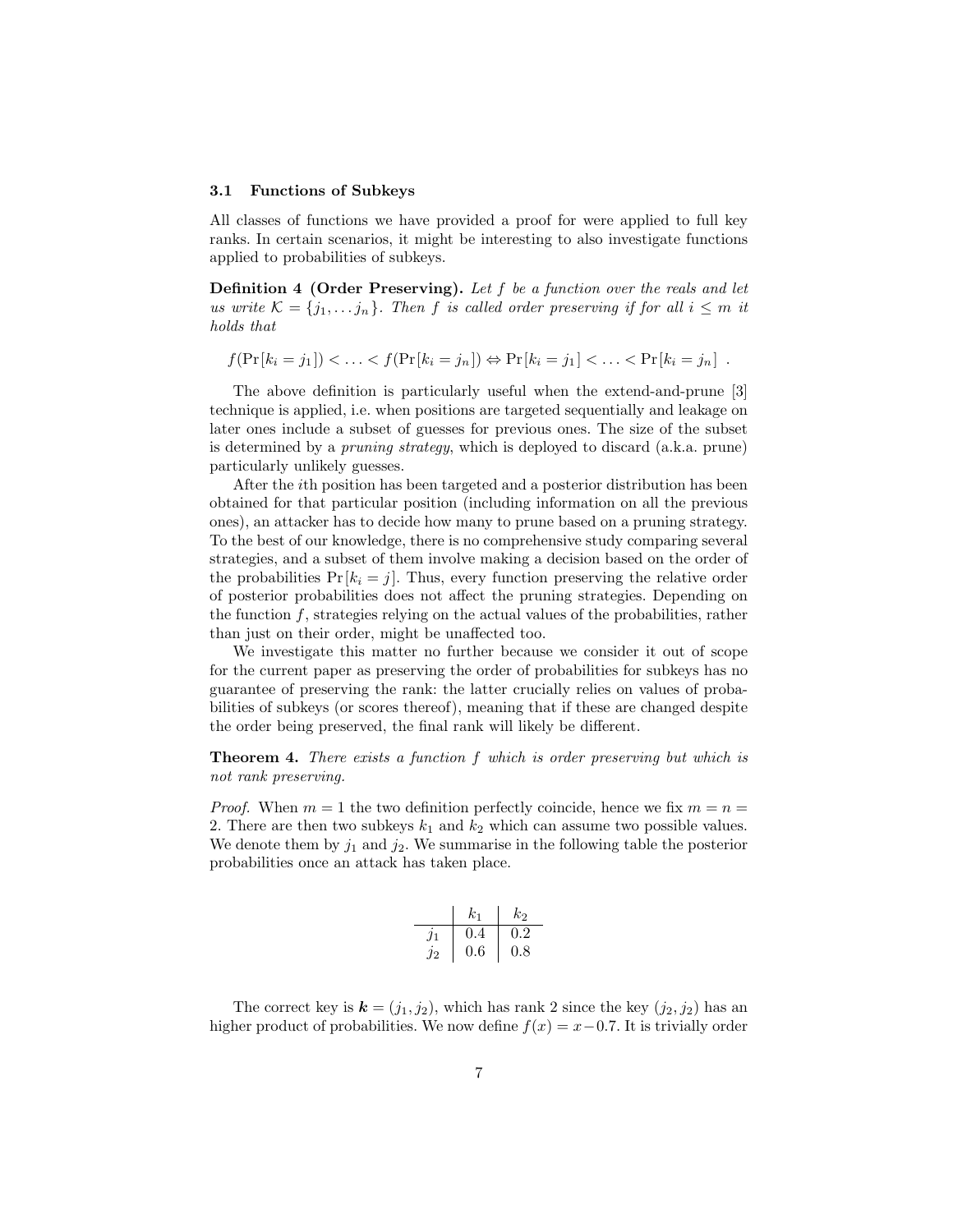preserving because it simply applies a translational constant to each probability, hence leaving the order in each column unchanged. However, we now obtain that k has rank 4 because all other keys have an higher product of scores.  $\Box$ 

## 4 Hardness of Key Rank

In this section we discuss the version of key rank where all the scores are positive integers which combine additively and the smaller the integer the more likely the subkey. From Section 3, this is equivalent to the original definition of key rank, utilising probabilities. We denote this as  $\mathbb{Z}$ -rank<sup>+</sup>.

**Definition 5** ( $\#P$ ). The class of function problems of the form "compute  $f(x)$ ", where f is the number of accepting paths of an NP machine.

**Lemma 1.**  $#Knapsack is  $#P\text{-}Complete$ .$ 

**Theorem 5.** The  $\#$ multiple-choice knapsack problem is  $\#P$ -Complete.

*Proof.* This can be shown by reducing the  $#$ knapsack problem to the  $#$ multiplechoice knapsack problem.

Given the set of items  ${x_i}_{i=1}$ , the reduction creates the set of sets  $\{\{x_i, 0\}\}_{i=1}^n$ . The algorithm to solve #multiple-choice knapsack problem is then run on this problem instance. Since exactly one item can be added per set, the solution to the  $\#$ multiple-choice knapsack problem is trivially the solution to the  $\#$ knapsack problem as follows. For the  $i<sup>th</sup>$  set if  $x<sub>i</sub>$  was chosen,  $x<sub>i</sub>$  would chosen for the knapsack problem, while if 0 was chosen, this corresponds to not choosing  $x_i$ . Therefore every possible solution to the multiple-choice version corresponds to a solution to the original version.  $\Box$ 

## **Theorem 6.** Z-rank<sup>+</sup> is  $\#P\text{-}Complete$ .

Proof. This can be shown by reducing the #multiple-choice knapsack problem to  $\mathbb{Z}$ -rank<sup>+</sup>.

The only difference between  $\#$ multiple-choice knapsack problem and  $\mathbb{Z}$ -rank<sup>+</sup> is that the former takes in a weight directly, while the latter takes in a key which can be seen as an index into the sets to choose a weight. Therefore we must embed the desired weight  $W$  into the sets. To do this an extra set is added which contains  $W - \sum_i min_j x_{i,j}$  and  $m-1$  zeros (if each) set has m elements. The key is then the indices to to these minimum values plus the index to  $W - \sum_i min_j x_{i,j}$ .

This is then passed to the  $\mathbb{Z}\text{-rank}^+$  algorithm. The result is calculate by diving the output by  $m-1$ . Any solution cannot contain  $W - \sum_i \min_j x_{i,j}$  because the total minimum weight would be at least  $W$  so wouldn't be counted. Any solution involving a 0 in the last set has an equivalent solution involving any of the other zeros in the final set. Thus the solution follows.  $\Box$